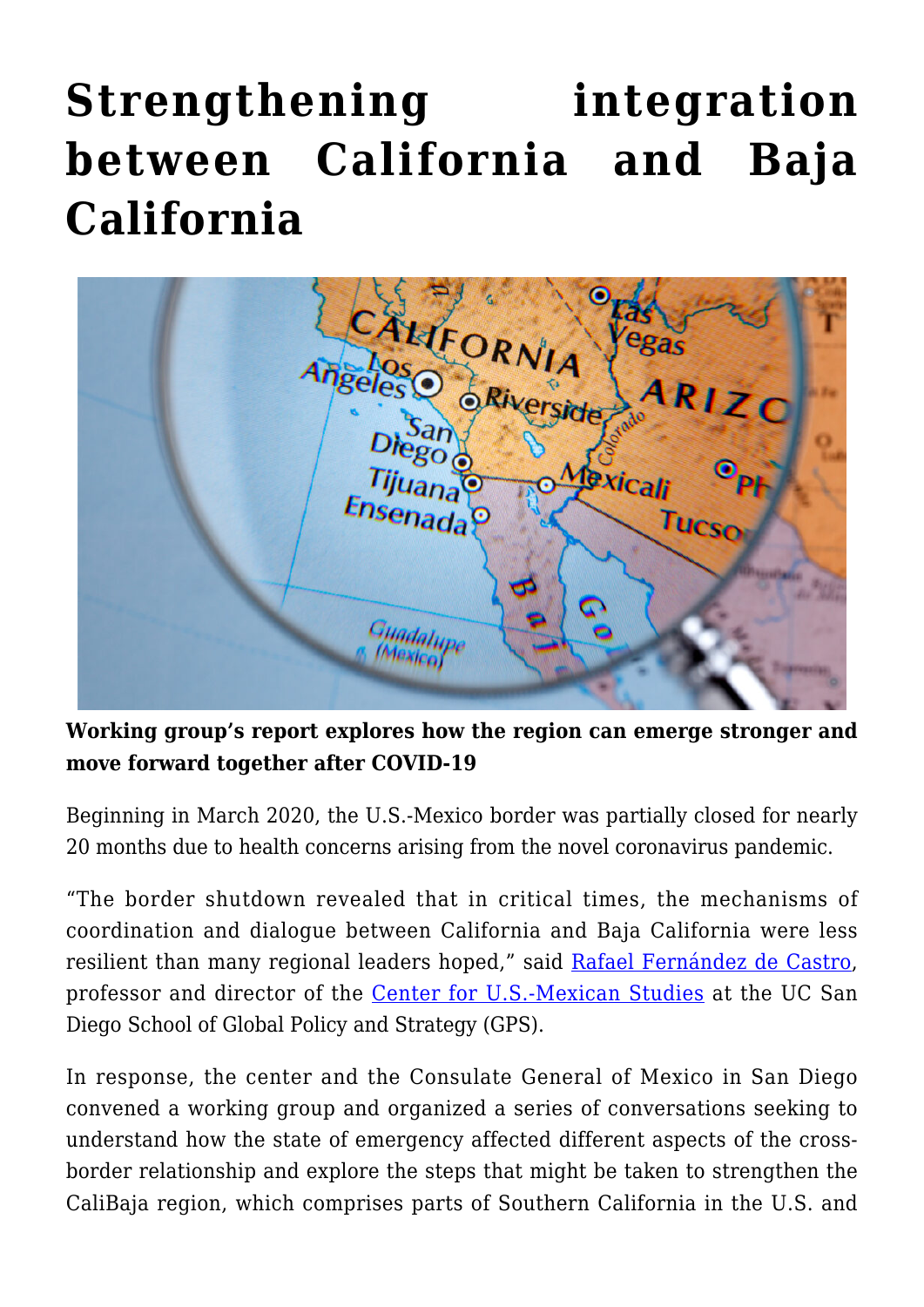Baja California in Mexico.

"Through this working group, we facilitated dialogues between regional leaders from the public, private and social sectors on key topics for strengthening CaliBaja's integration such as governance, cross-border infrastructure, healthcare systems, integrated supply chains, migration, energy and many more," Fernández de Castro said.

The working group, in collaboration with [Paul Ganster,](https://irsc.sdsu.edu/people) director of the [Institute](https://irsc.sdsu.edu/) [for Regional Studies of the Californias](https://irsc.sdsu.edu/) at San Diego State University, is in the process of publishing a report containing 13 brief chapters with specific recommendations on how to strengthen CaliBaja's integration.

In addition to providing specific policy recommendations, each chapter will analyze the pre-pandemic conditions for cooperation, what happened as a result of COVID-19 and the border shutdown, and what the aspirations of stakeholders in the region should be to reach an ideal state of transborder cooperation. The report, published with support from Sempra and Otay-Tijuana Venture, LLC, will be written for a non-academic audience on both sides of the border and will be available in both English and Spanish.

Participants in the series of conversations reached one clear consensus: many emergency situations do not respect national borders, and stakeholders in the region can no longer be reactive if they wish to be effective.

"Border communities must proactively organize and advocate for policy decisions that respond to their local needs," Fernández de Castro said.

The working group's ultimate goal, Fernández de Castro added, is to help build a region that is more resilient, equitable and sustainable.

"We are aware of the dynamic and complex relationship between Mexico and the United States," said Ambassador Carlos Gonzalez Gutierrez, consul general of Mexico in San Diego. "However, we are convinced that cross-border dialogue and networking are essential to assess the challenges and opportunities in this border region."

The working group is currently evolving to its second stage for continued conversations with a new name that intends to highlight optimism and